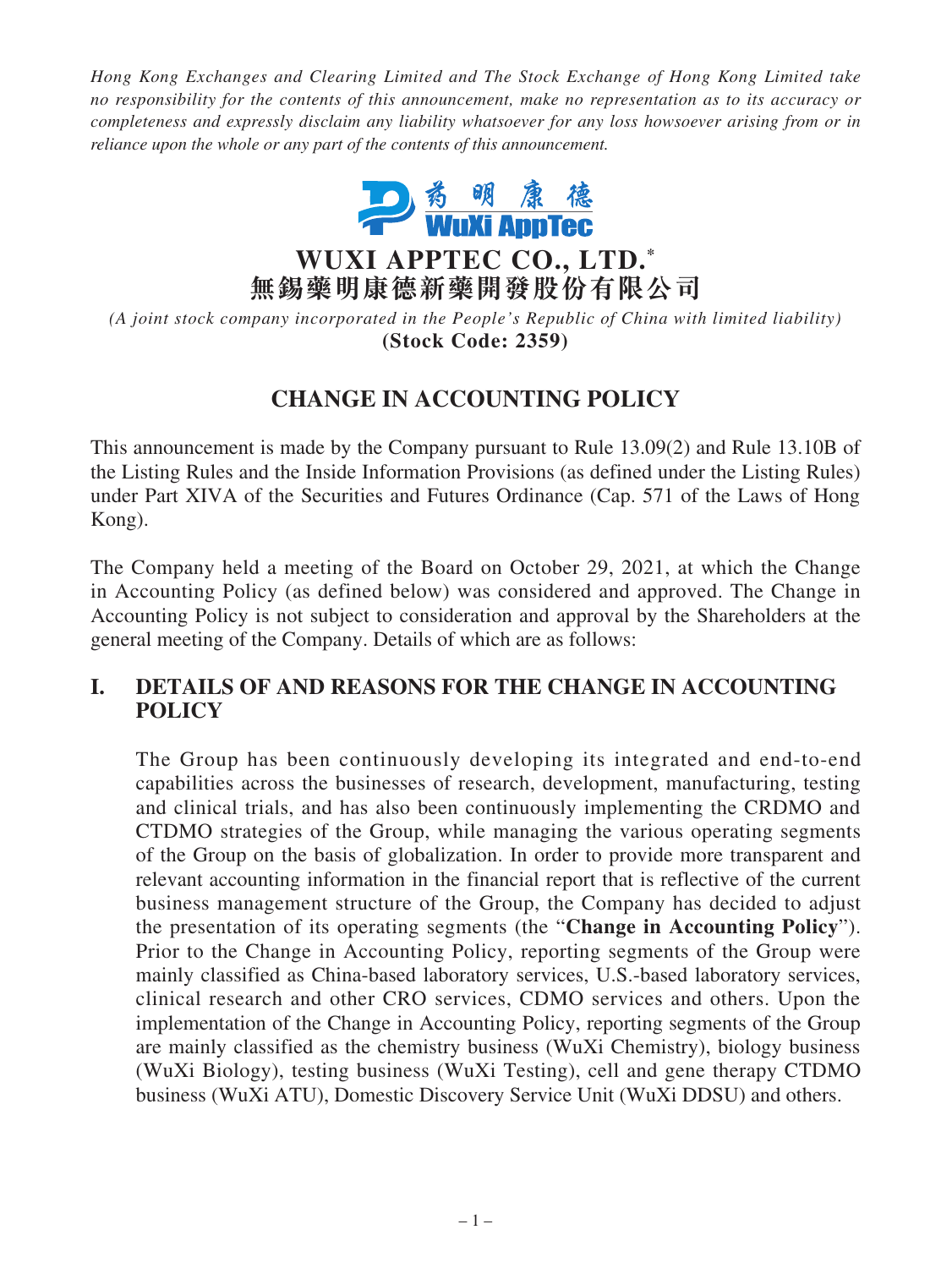The major operating segments of the Group upon the implementation of the Change in Accounting Policy are as follows:

- (1) Chemistry business (WuXi Chemistry): integrating the chemistry businessrelated resources and capabilities, including WuXi STA (合全藥業), the Chemistry Service Unit (CSU), the International Discovery Service Unit (IDSU) and the Core Analytical Service (CAS) business units to offer new drug CRDMO services to customers;
- (2) Biology business (WuXi Biology): integrating the cutting-edge technologies of the Group in DNA-encoded library (DEL), biology, oncology and immunology to provide global customers with integrated drug discovery and research services;
- (3) Testing business (WuXi Testing): integrating the pre-clinical and clinical resources and capabilities of the Group, such as Lab Testing Division, WuXi Clinical (康德弘翼) (Clinical Development Services business) and MedKey (藥明津石) (Site Management Organization business) to better serve global customers in pharmaceutical, biopharmaceutical, medical device, and in vitro diagnostic sectors;
- (4) Cell and gene therapy CTDMO business (WuXi ATU): capitalizing on the resources and capabilities in the PRC, the U.S. and the United Kingdom to provide customers with integrated cell and gene therapy CTDMO services including testing, process development and manufacturing;
- (5) Domestic Discovery Service Unit (WuXi DDSU): based on customers' needs, providing customers with integrated new drug R&D services with a focus on patent creation, developing small molecule new drugs with internationally advanced level, and empowering the R&D of domestic pharmaceutical enterprises; and
- (6) Others: mainly including the income streams from administrative services, sales of raw materials and sales of scrap materials.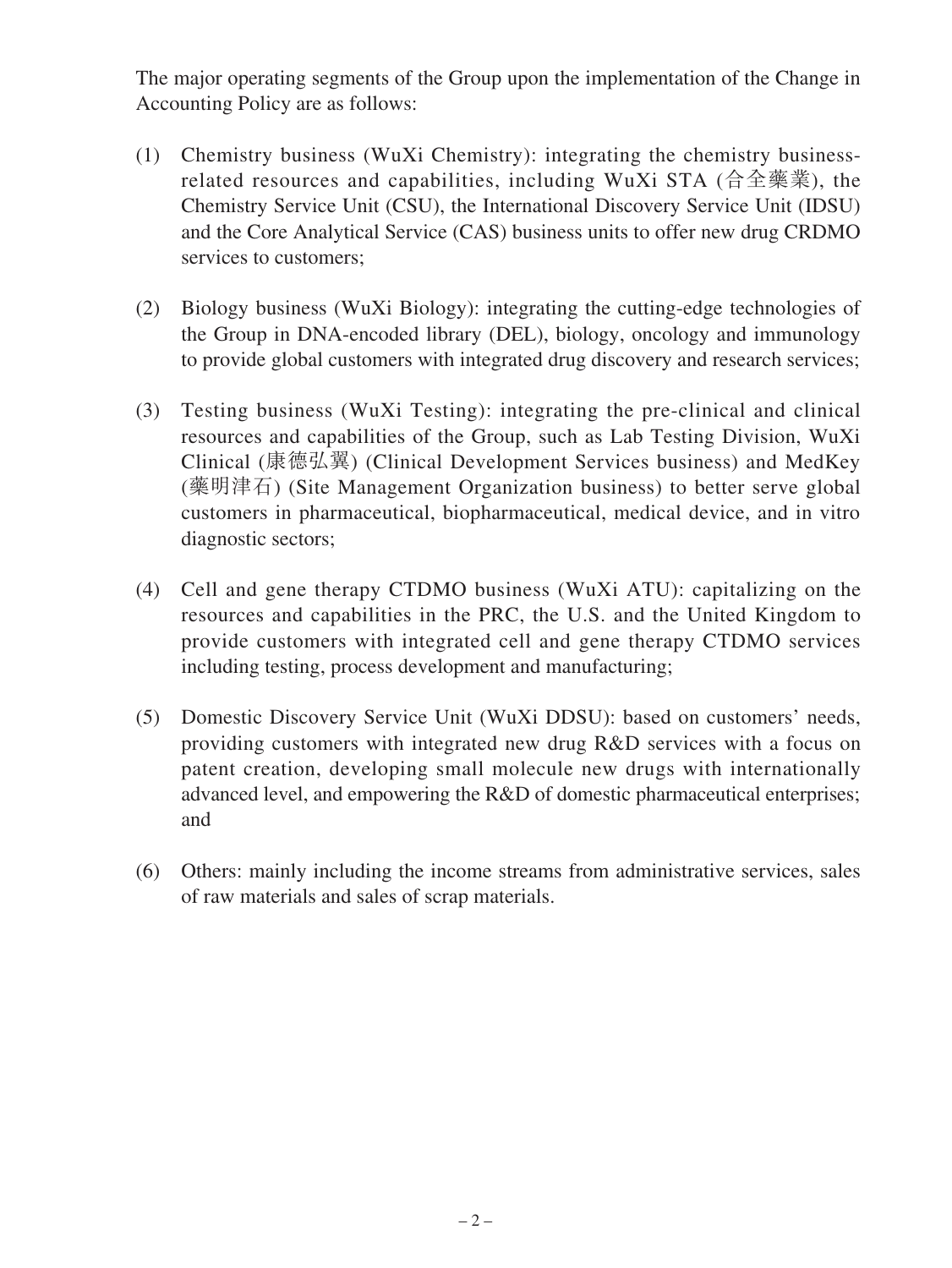### **II. IMPACT OF THE CHANGE IN ACCOUNTING POLICY**

### **(I) Requirements of the accounting standards**

According to the relevant requirements for operating segments of the "Interpretation of Accounting Standards for Business Enterprises No. 3" (the "**Interpretation No. 3**"), enterprises shall determine operating segments in light of their internal organizational structure, management requirements and internal reporting system, and identify reporting segments based on operating segments. An operating segment shall refer to a segment within an enterprise that satisfies all of the following conditions:

- (1) such segment can generate income and incur expenses in its ordinary operations;
- (2) the management of the enterprise can regularly assess the results of operations of such segment so as to determine the allocation of resources and assess its performance; and
- (3) the enterprise can identify the relevant accounting information of such segment, including the financial position, results of operations and cash flows.

In the case of two or more operating segments of an enterprise with similar economic characteristics, if both of them are in compliance with Article 5 of the "Accounting Standards for Business Enterprises No. 35 — Segment Reporting" (the "**Standard No. 35**"), they may be consolidated into one operating segment.

An enterprise shall satisfy any of the three conditions under Article 8 of the Standard No. 35 when identifying reporting segments based on the operating segments. Where the conditions fail to be satisfied but the enterprise is of the view that disclosure of the information of such operating segment is meaningful to the users of the financial report, such segment may be identified as a reporting segment.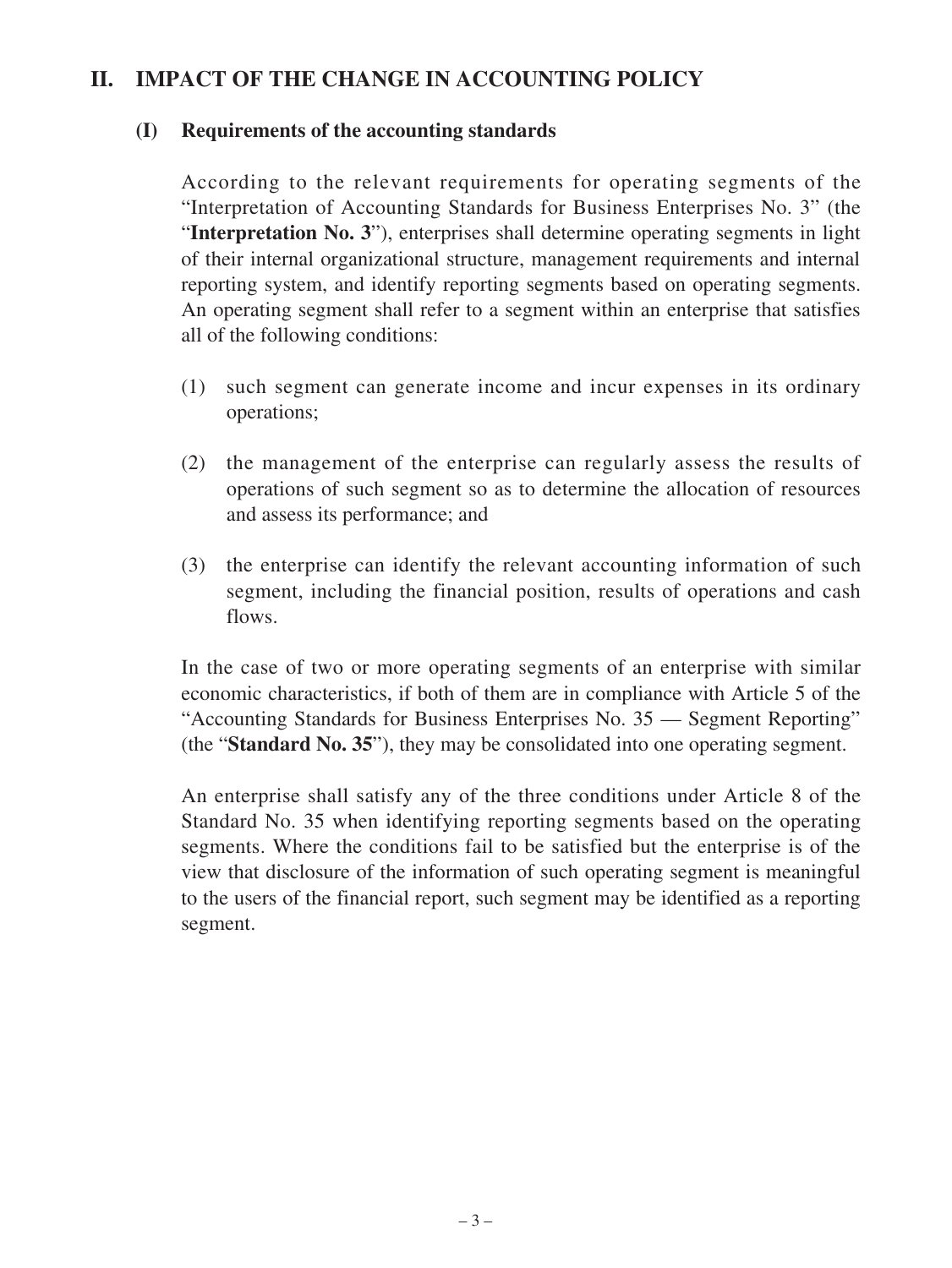During and prior to the second quarter of 2021, for the purpose of information disclosure, the operating segments of the Group were mainly classified into China-based laboratory services, U.S.-based laboratory services, clinical research and other CRO services, CDMO services and others. With effect from the third quarter of 2021, in order to enhance the quality of information disclosure and provide more relevant segment financial information for users of financial statements, according to the Standard No. 35, the Interpretation No. 3 and the internal management requirements of the Company, for the purpose of information disclosure, the Company has decided that the operating segments of the Group will be reclassified into chemistry business (WuXi Chemistry), biology business (WuXi Biology), testing business (WuXi Testing), cell and gene therapy CTDMO business (WuXi ATU), Domestic Discovery Service Unit (WuXi DDSU) and others.

#### **(II) Impact**

The Change in Accounting Policy only affects the presentation of segmental information in the notes to the financial report of the Company and does not affect the data of the financial statements of the Company such as total assets, total liabilities, net assets and net profit. According to the ASBE, the Company has prepared segment reports based on the adjusted presentation of segment reports with effect from the third quarter of 2021 and has restated the data for the corresponding period in 2020. The Board (including the Audit Committee) is of the view that the new disclosure basis is more in line with the current business management structure and the actual global operations of the Group, and helps investors better understand and analyze the operation performance of the Group.

## **III. OPINIONS OF THE INDEPENDENT NON-EXECUTIVE DIRECTORS, SUPERVISORY COMMITTEE AND AUDITOR**

The independent non-executive Directors are of the view that: (i) the Change in the Accounting Policy has been approved at the meeting of the Board, at which the voting procedures complied with relevant requirements; (ii) the Change in the Accounting Policy is made in light of the actual situation of the continuous development by the Group of its integrated and end-to-end capabilities across the businesses of research, development, manufacturing, testing and clinical trials, and the continuous implementation of the CRDMO and CTDMO strategies of the Group, as well as the management of the various operating segments of the Group on the basis of globalization; (iii) upon the implementation of the Change in Accounting Policy, the accounting policies will be in compliance with the relevant requirements of the ASBE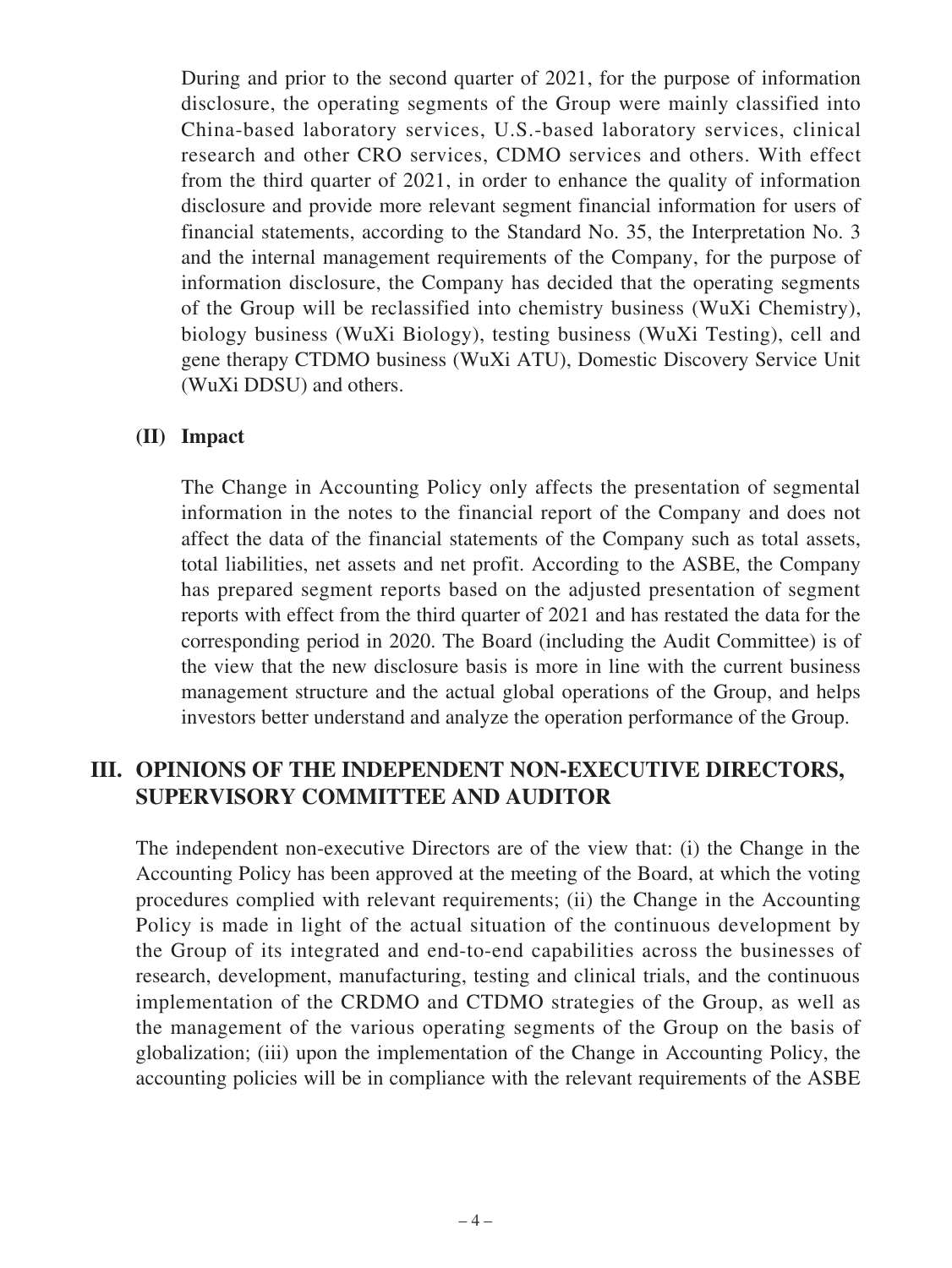and can objectively and fairly reflect the current business management structure, the financial position and results of operations of the Group; and (iv) the Change in Accounting Policy is in line with the interests of the Company and the Shareholders. As such, the independent non-executive Directors agreed to the Change in Accounting Policy, and the Change in Accounting Policy shall be implemented with effect from the third quarter of 2021.

The Supervisory Committee is of the view that: (i) the Change in Accounting Policy is in compliance with laws, regulations and relevant documents of the Ministry of Finance; and (ii) the decision-making procedures are in compliance with relevant laws, regulations and the articles of association of the Company. As such, the Supervisory Committee agreed to the Change in Accounting Policy, and the Change in Accounting Policy shall be implemented with effect from the third quarter of 2021.

The auditor of the Company, Deloitte Touche Tohmatsu (a special general partnership), issued the special explanation on the Change in Accounting Policy that Deloitte Touche Tohmatsu (a special general partnership), as an accounting firm, examined the information set out in the Special Explanation on the Change in Accounting Policy by the Board of Directors of WuXi AppTec Co., Ltd.\* (《無錫藥明康德新藥開發股份 有限公司董事會關於會計政策變更的專項說明》) and did not identify any noncompliance with the ASBE in all material respects.

### **DEFINITIONS**

In this announcement, unless the context otherwise requires, the following expressions shall have the meanings as set out below:

| "ASBE"    | Accounting Standards for Business Enterprises issued by the<br>Ministry of Finance |
|-----------|------------------------------------------------------------------------------------|
| "Board"   | the board of Directors of the Company                                              |
| "CDMO"    | Contract Development and Manufacturing Organization                                |
| "Company" | WuXi AppTec Co., Ltd.* (無錫藥明康德新藥開發股份有限公司)                                          |
| "CRDMO"   | Contract Research Development and Manufacturing Organization                       |
| "CRO"     | <b>Contract Research Organization</b>                                              |